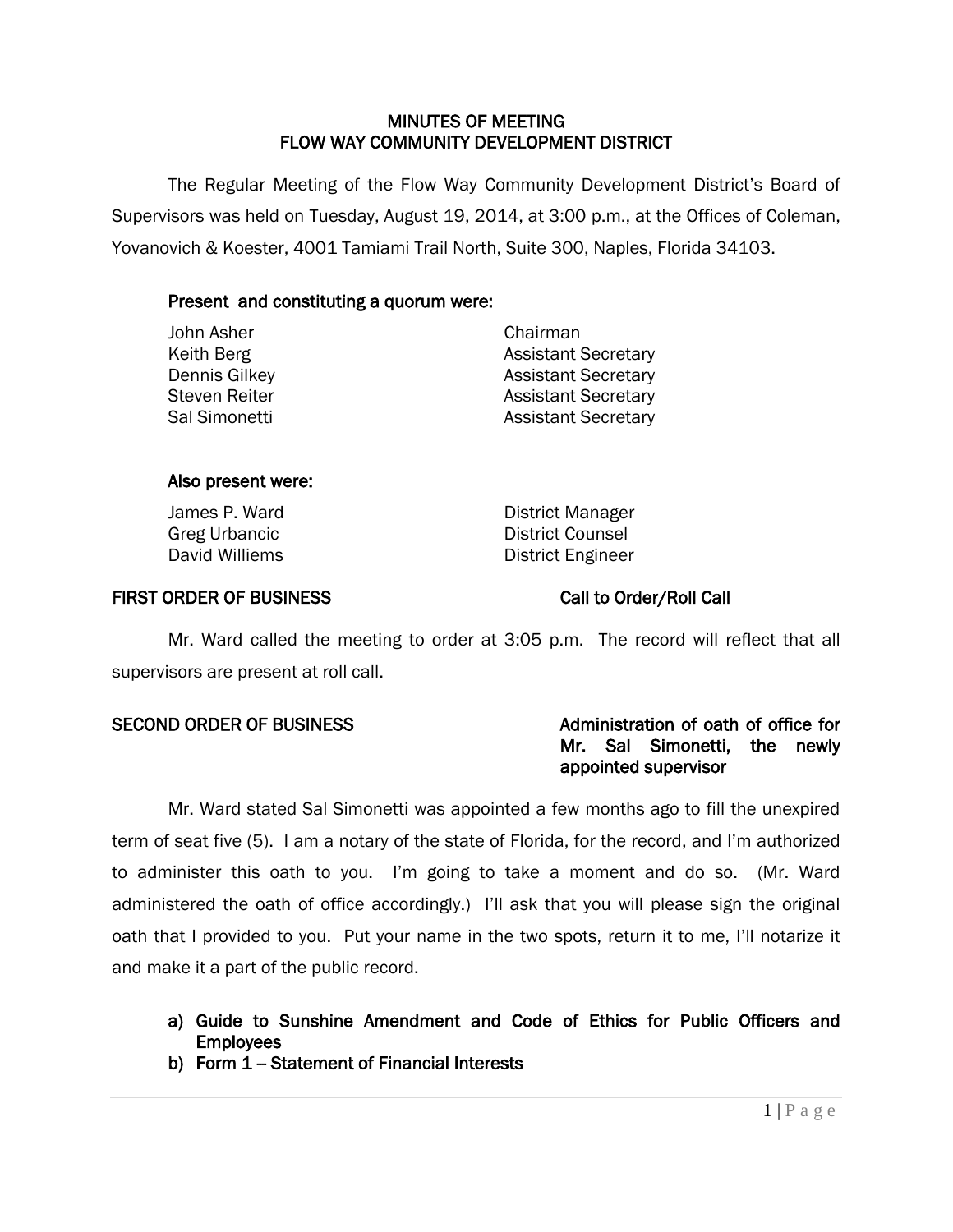Mr. Ward stated attached to the oath of office are two documents. The first is a Form 1 -- Statement of Financial interest. You are required to file that form with the Supervisor of Elections in the county where you reside within 30 days of being sworn. So within 30 days of today's date, you'll need to file that with the Supervisor of Elections. I strongly encourage you to do that. The state now fines board members for not doing that, and it's kind of a hefty find. It's around \$500, if my memory serves me correctly.

If you need any help with the form, please give Greg a call or myself a call, and we'll be glad to walk you through the process. It's not particularly difficulty, but definitely get the form filed. We do not need a copy of it, but I would strongly suggest you also keep a copy of it and the date that you either mailed it or dropped it off to the Supervisor of Elections Office. Remember it goes to the Supervisor of Elections in the County you reside, so if you live in Lee County, it goes there; if you live in Collier County, it goes here, and definitely keep a copy of it.

The second document that's attached is the Code of Ethics for Public Employees. I won't take a lot of time to go through that with you. Greg and I will point out to you that the biggest issue that we will make you aware of is what we call the Sunshine Law here in Florida. It simply means that no two members of a board may do business about a matter that may appear before the board or foreseeably appear before the board, nor may you use a member of the public, nor a member of the staff to communicate to another member on a matter that may foreseeably appear before the Board. If you have any questions whatsoever, please give Greg or me a call, we'll be glad to help you through the process.

In the days in which we live today, the internet is a big issue, so emails are public record, so any emails between you and other board members can foreseeably constitute a violation of the law, so be very careful with the emails you have between board members. Again, if you have any questions, just give Greg or me a call. If you're uncomfortable with that, just at the next board meeting bring up whatever matter you may have.

Mr. Simonetti stated okay.

Mr. Asher stated specifically, the email is related to any board businesses.

Mr. Ward stated correct.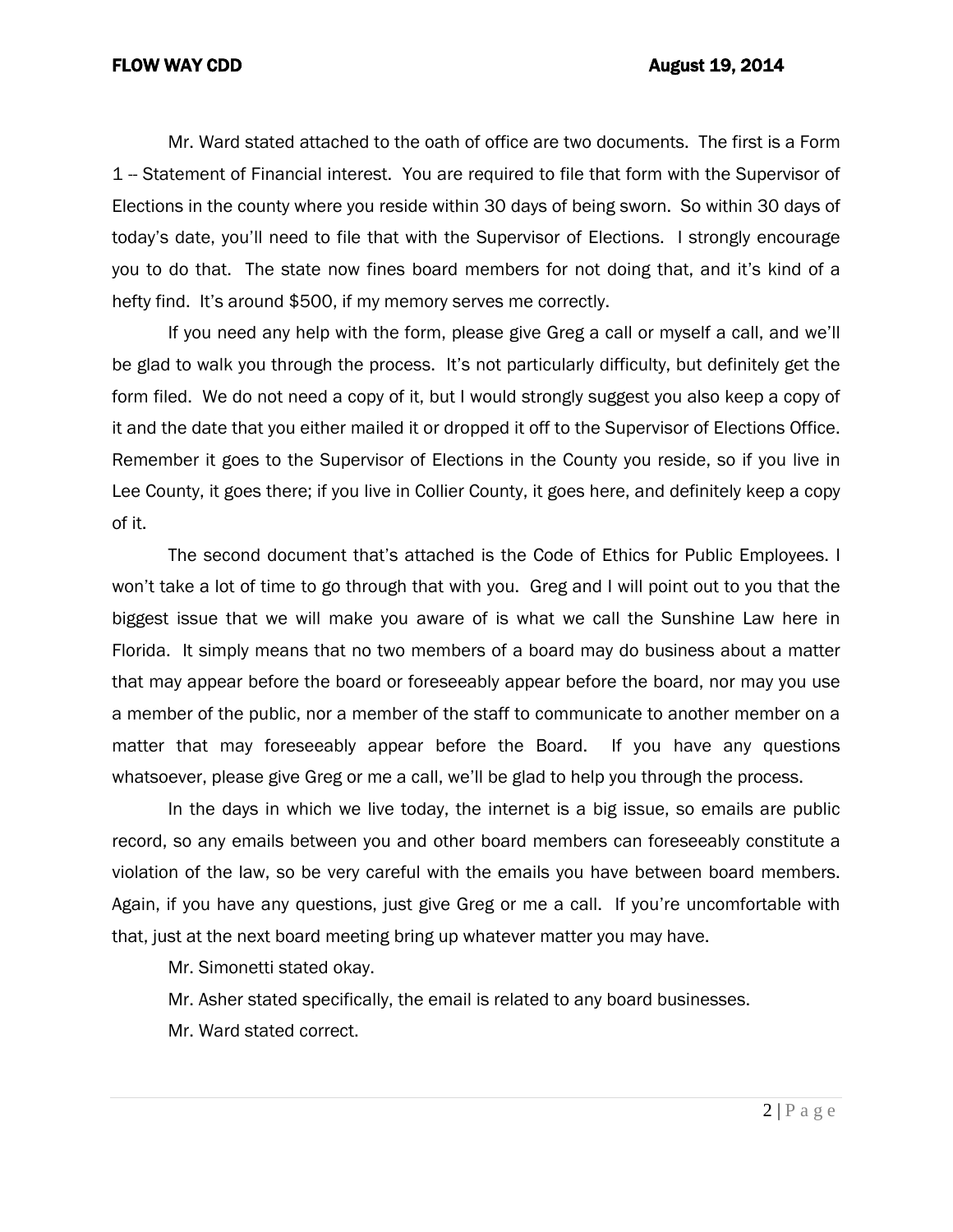Mr. Asher stated because we all do communicate for Taylor Morrison operational purposes.

Mr. Ward stated that's true, you may do that , and if you're going to play golf, you may do that also. However, if it's going to appear before this Board is really the substance of the communication that's a matter of public record.

# THIRD ORDER OF BUSINESS CONSIDER THIRD ORDER OF BUSINESS Mr. Donald Milarcik from the Board of Supervisors and replacement to fill the unexpired term of office for seat two (2)

## a) Acceptance of the resignation of Mr. Donald Milarcik

Mr. Ward stated the resignation, as a matter of law, is effective on the date submitted, which was August 6<sup>th</sup>. We simply ask the Board to accept it for purposes of inclusion in the record only. I'll ask that you do that by motion.

> On MOTION made by Mr. Asher and seconded by Mr. Berg, with all in favor, the acceptance of the resignation of Mr. Donald Milarcik was approved.

### b) Appointment of replacement member

Mr. Ward stated Mr. Milarcik's term is set to expire November of this year. The way the statute works is the balance of the Board appoints an individual to fill his unexpired term for the balance of that term. So, at your leisure, you may simple discuss this, and by motion, second and affirmative vote of the members present, appoint an individual to serve the unexpired term of Mr. Milarcik.

- Mr. Asher asked, Dennis, were you going to resign?
- Mr. Gilkey stated after this meeting, yes.
- Mr. Asher stated after this meeting. When is Mr. Gilkey's seat up?
- Mr. Ward stated same, November 2014.
- Mr. Asher stated okay, so it doesn't matter.
- Mr. Ward stated no.
- Mr. Asher stated I would like to appoint Mr. Steven Reiter to the Board.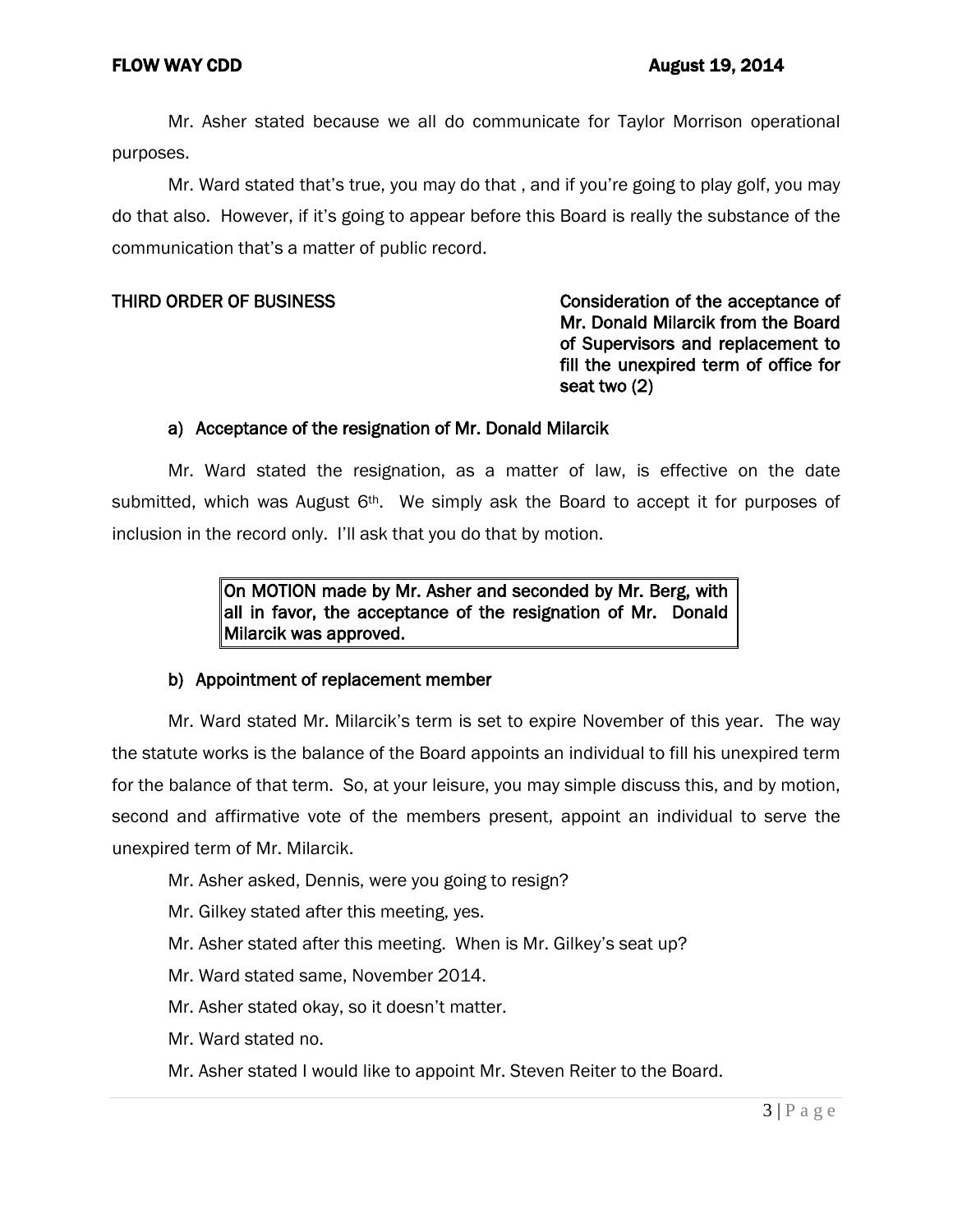Mr. Berg asked that's to replace Don's seat, right?

Mr. Asher stated yes. I just didn't know if there was a difference in the period, if you were another two years or time extended on it. It may have made more sense to let you resign and appoint him, but it doesn't make a difference at this point.

> On MOTION made by Mr. Asher and seconded by Mr. Berg, with all in favor, the appointment of Steven Reiter as the replacement member for seat two (2) was approved.

I. Administration of oath of office

Mr. Ward stated I know Mr. Reiter is with us, so I'm going to provide you an original copy of the oath of office and, again, for the record, I am a notary in the state authorized to administer this oath, and I'll go ahead and do that. (Mr. Ward administered the oath of office accordingly.) I'll ask that you sign it in the appropriate spot, and print your name at the top of the oath and below your signature, return it to me, I'll notarize it, and make it a part of the public record.

II. Guide to the Sunshine Amendment and Code of Ethics for Public Employees

III. Form 1 - Statement of Financial Interests

Mr. Ward stated I know you were here with us when I went through the information for Mr. Simonetti. Again, if you have any questions on the For 1, just give us a call. As I said, it needs to be filed within 30 days of today's date and with the Supervisor of Elections for the county in which you reside. Did you have any questions on the Sunshine Law that I had gone through a few minutes ago?

Mr. Reiter stated no.

Mr. Asher stated just a general comment on that Form 1. The financial part of it, it's all general, there's no details required. If you've got a mortgage, it's just a home mortgage with such and such bank, right? No personal details are required as part of that application.

Mr. Ward stated, again, if you have any questions as you fill it out, it's not particularly difficult, but it's difficult to read the form, because it's a state generated form, so if you have any questions, give us a call.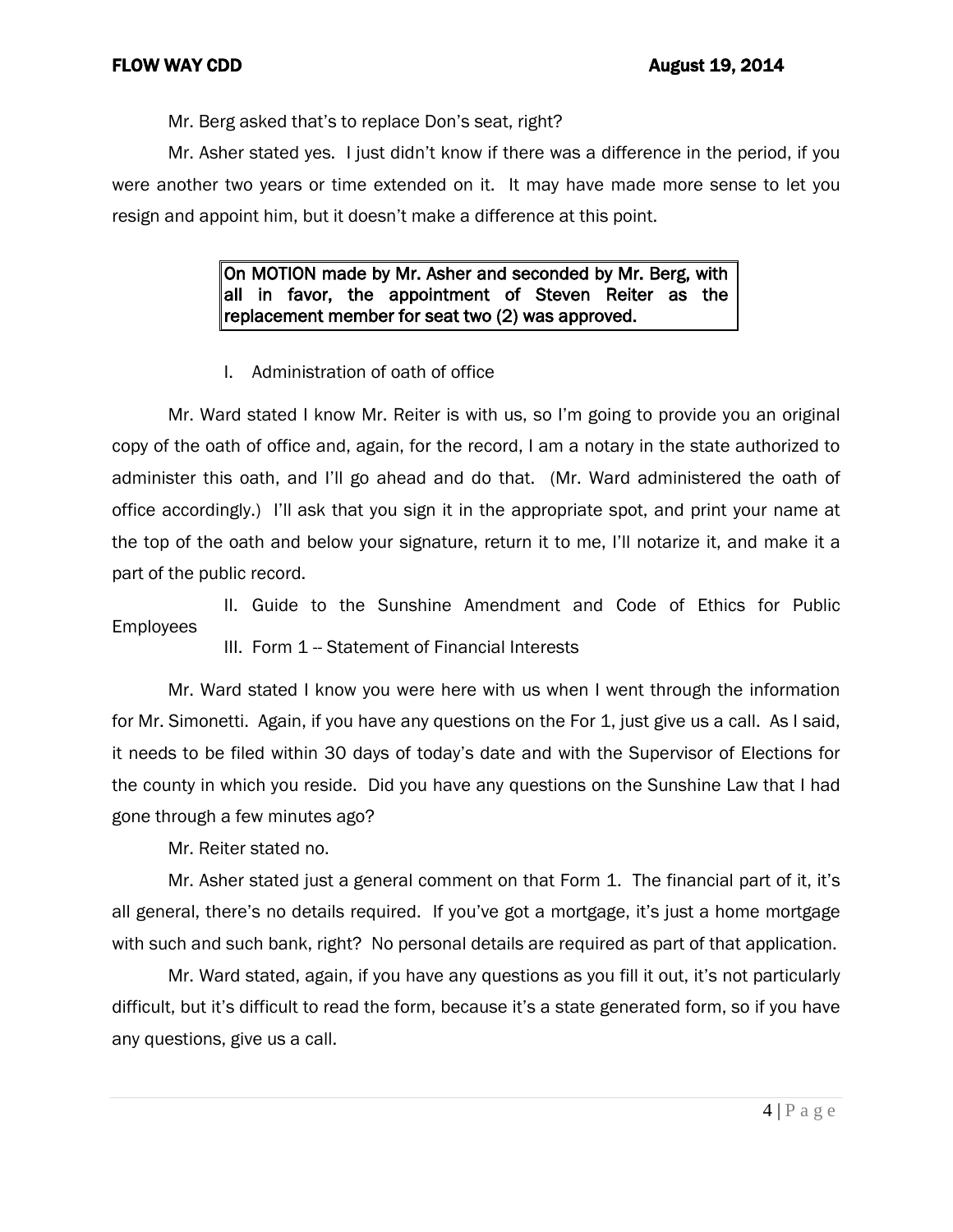## FOURTH ORDER OF BUSINESS **Approval of Minutes**

# a) June 10, 2014

Mr. Ward stated you've all been previously distributed a copy. If there are any additions, corrections or deletions, it would be appropriate at this time to so indicate. Otherwise, a motion for their approval would be in order.

# On MOTION made by Mr. Gilkey and seconded by Mr. Berg, with all in favor, the above minutes were approved as presented.

FIFTH ORDER OF BUSINESS **Consideration of agreement** with the Collier County Tax Collector and the Collier County Property Appraiser related to the non-ad valorem assessment roll collection and enforcement thereof

Mr. Ward stated what this agreement does is permit both the Property Appraiser and Tax Collector and, more specifically, the District to place any of its non-ad valorem assessments on the tax rolls that will come out each hear. As we discussed at your last meeting, the non-ad valorem assessments for both your debt service and your general fund will be on the November tax bills. Your agreement is required in order to permit the Appraiser and the Collector to place those on the rolls, and to collect those assessments and remit them to the District.

Sometime ago, we went through the process of the public hearing to notify the Appraiser and the Tax Collector and the State that we would we utilizing the rolls of Collier County to do such, and this is actually the final step in the process. The agreement is a standard form agreement; every District in Collier County uses it, so if you have any questions, I'll be glad to answer them for you. It specifically identifies that we can do it and the fee that they, which is two percent for the Collector, and one and a half percent for the Property Appraiser, so if you have any questions, I'd be glad to answer them. Otherwise, the agreement is in order and recommended.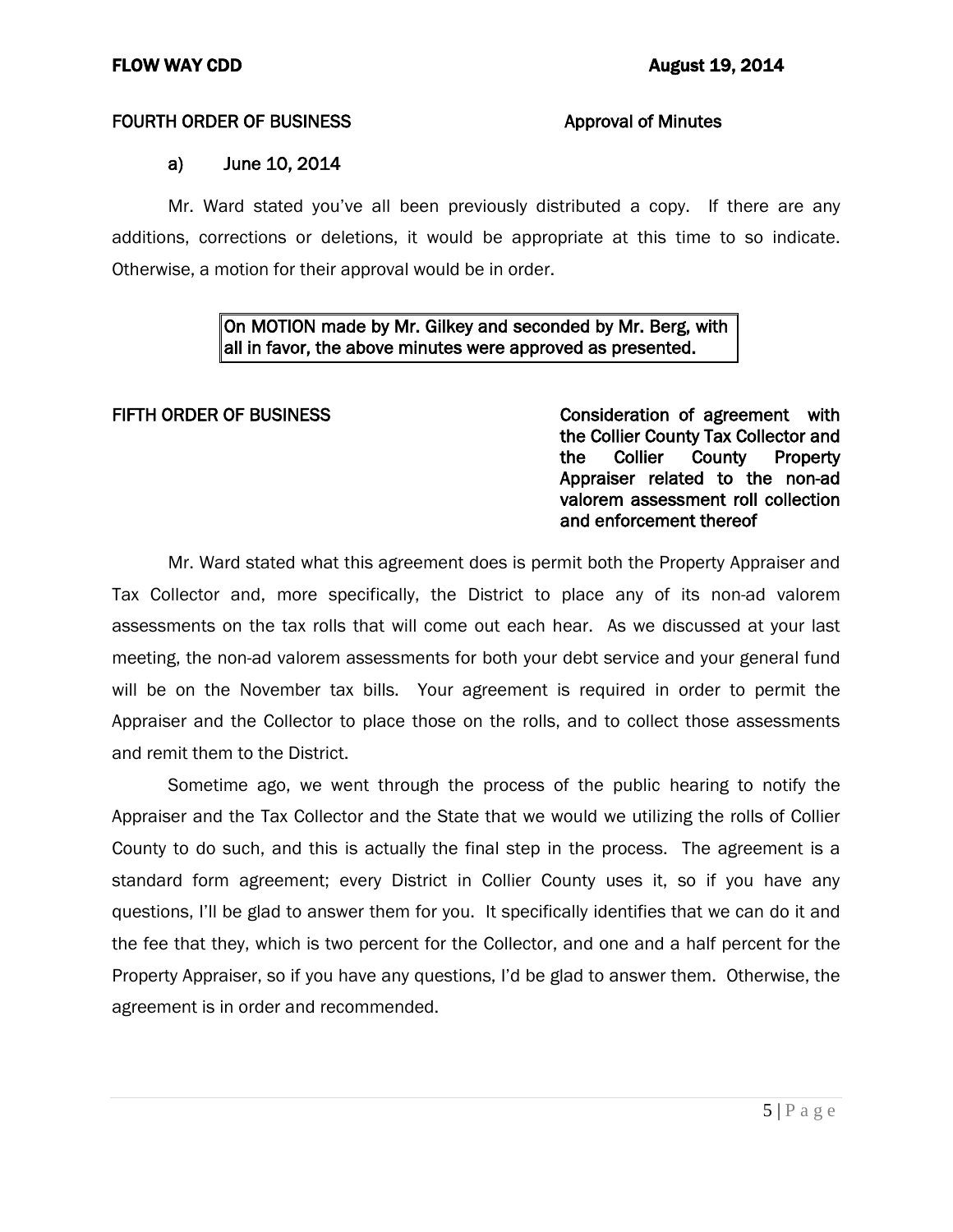On MOTION made by Mr. Asher and seconded by Mr. Berg, with all in favor, the agreement with the Collier County Tax Collector and the Collier County Property Appraiser related to the non-ad valorem assessment roll collection and enforcement thereof was approved.

SIXTH ORDER OF BUSINESS CONSIDERATION CONSIDERATION Of the agreement with the Esplanade Golf and Country Club, Inc., for the inspection and maintenance of the District's assets

Mr. Ward stated I've enclosed the form of agreement that Greg and I have worked out and used for a number of Districts that we deal with. Waldrop Engineering prepared the exhibit to the agreement, which outlines the scope of services that the homeowners' association will provide to the District. If you have any questions with respect to it, I'll be glad to answer them for you, otherwise the agreement is in order and also recommended for your consideration.

Mr. Asher asked is there an exhibit that goes along with this? I know it's probably not completed yet.

Mr. Ward stated it's attached to the agreement in the agenda materials.

Mr. Asher stated there is a graphic, a map of some of these area.

Mr. Ward stated no.

Mr. Gilkey stated there's just a description.

Mr. Asher stated going forward, it's probably going to become an issue on lake bank areas and what is grass, and what is cord grass, and is the District doing it, is the HOA, are the homes doing it? So it's going to get a little clunky three years from now. Right now it doesn't matter, it's coming out of our pocket. But we need to, I think, identify some of these areas without getting too deep in the minutia, but having an answer in the future when the people start understanding they're paying the CDD to do one thing, and homeowners' to do others, and there's a golf course component that's, again, separate.

To avoid the ugliness five years down the road, I think they're in the process of preparing a more detailed exhibit of which areas go to which entity, so, at some point, I'd want to bring that back to the Board, and make sure everybody is in agreement with it, as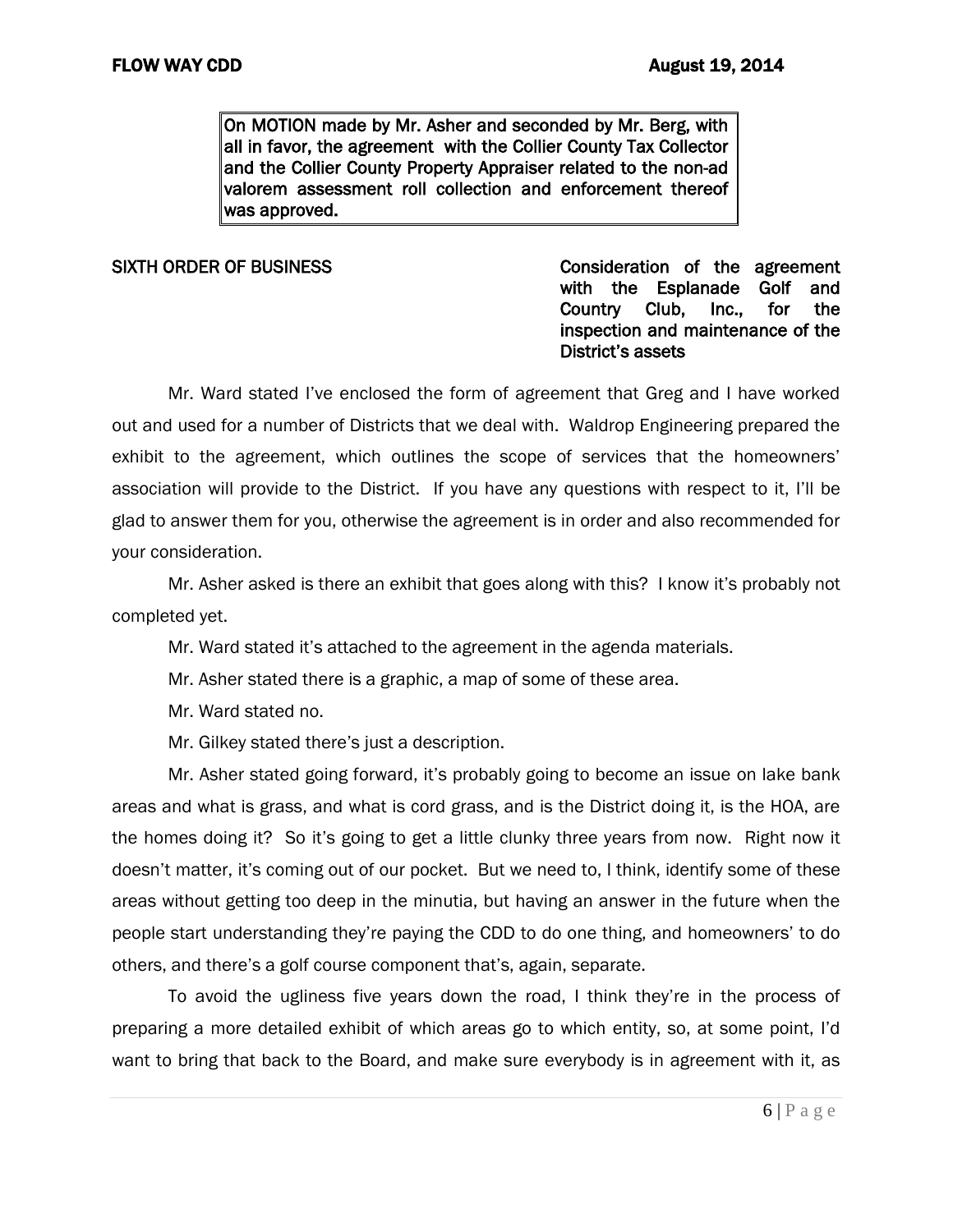well as the Taylor Morrison side on the HOA. Has anyone from Taylor Morrison looked at this agreement from the HOA side?

Mr. Ward stated no, other than I think we sent it to you, but other than you, we haven't.

Mr. Asher stated I mean I would move approval of this, subject to review by the Taylor Morrison's HOA counsel.

Mr. Ward asked do you know who that is?

Mr. Asher stated Mark Grant, used to be Ruden McClosky, it's Greenspoon Marder.

Mr. Urbancic asked do you want me to send it to him?

Mr. Asher stated yes, that's fine, and his paralegal over here is Angela Thompkins.

Mr. Urbancic stated I'll send it to her, and I'll copy both of you.

Mr. Asher stated like I said, I don't anticipate any issues, but it's just keeping it in the loop.

Mr. Urbancic asked so, at a future date, then you'd want to come back and maybe amend this to add a map?

Mr. Asher stated basically, yes. I have reviewed this and it all seems to make sense from a technical standpoint, but once you lay it on the ground, it's not quite as clear which area is going to which entity.

Mr. Gilkey stated we've got two platted phases, so as you add platted phases, wouldn't this need to be amended anyway to incorporate those?

Mr. Asher stated yes, just to update it.

Mr. Ward stated yes, and the way this agreement currently is, basically, what this is, is if it's a District asset, wherever it might be, the HOA is maintaining a District asset pursuant to the terms of this agreement, wherever it may be. It's kind of broad in its scope.

Mr. Asher asked how does the funding of this maintenance flow?

Mr. Ward stated however the HOA funds the HOA is how it would be funded. The District doesn't pay the HOA for any of the services contemplated under it.

Mr. Asher asked would that always be the case?

Mr. Ward stated under this agreement, it would be -- the District would not be able to fund the HOA for its services. We could contract with the HOA, but we would have to literally assess for the services, and then whatever the vendor might be, which could be the HOA.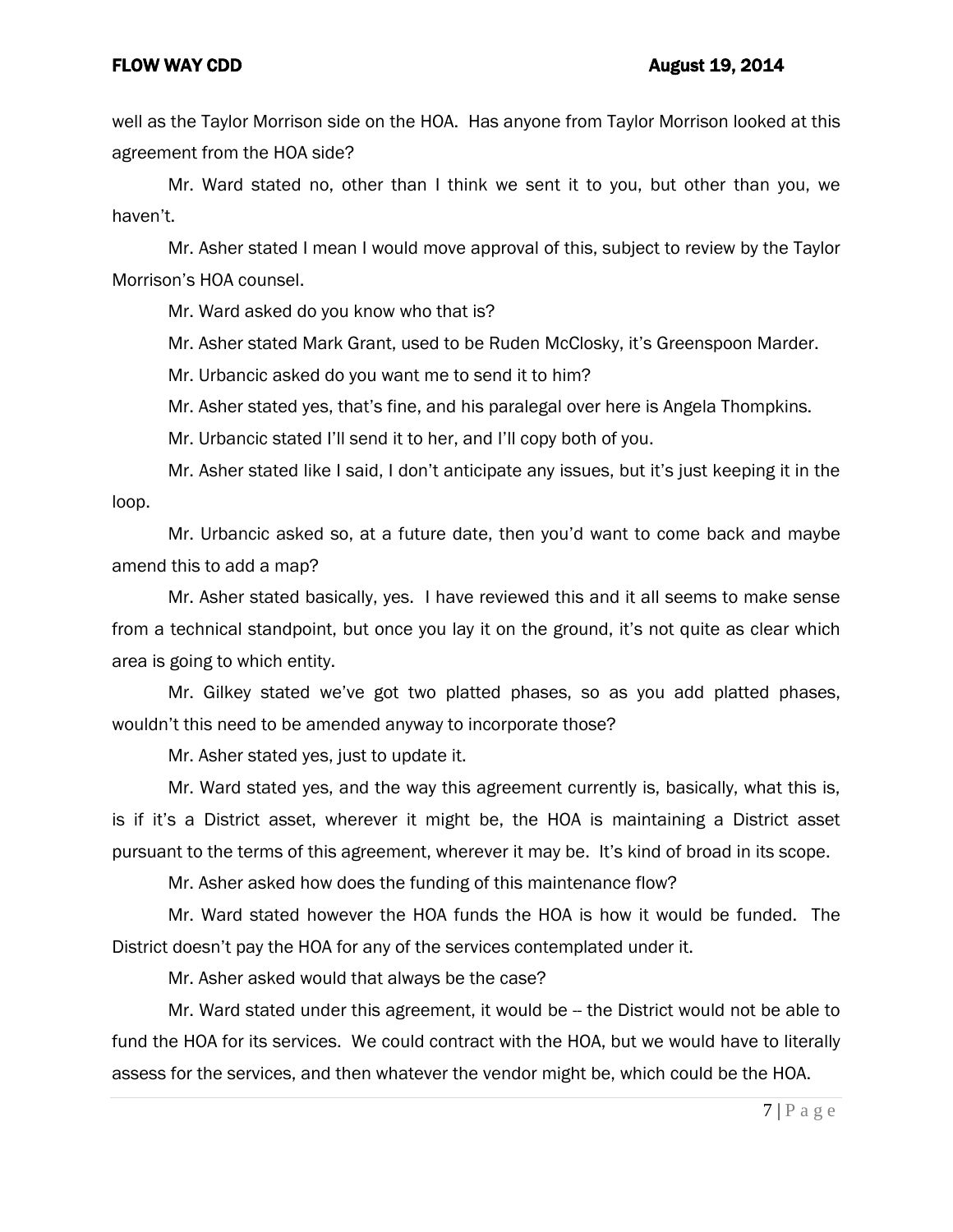Mr. Asher stated right, and, obviously, there's no residents, and there won't be a whole lot coming here, but probably after that, we should probably get that set up.

Mr. Ward stated we can do that. This is not an unusual way to fund it, even on a long-term basis, especially when the developers are in control of the HOA specifically. The way this agreement works is, if at any point the District wants to separate out its assets and take them back, we have the ability to terminate this agreement under certain terms. We can do that and separate them out, and then assess for it and then fund it, and then pay whatever vendor we want for it at that point.

Mr. Urbancic stated it would have to be prepared from a budget standpoint.

Mr. Asher stated right. It probably doesn't make sense to try and get anything incorporated for 2015, but by that time, we'll have residents, and they won't understand any of it, but we need to kind of get them trained.

Mr. Ward stated the way the termination provision is written in here, the association may terminate the agreement on September  $30<sup>th</sup>$  of each calendar year provided they give us termination notice by May 30<sup>th</sup>. Why it's written that way is that way I would have time to put the maintenance services and fees in the District's budget for you in June, so you could assess for it and be ready for it on October 1, so that's the way it's written in here to be done.

> On MOTION made by Mr. Asher and seconded by Mr. Berg, with all in favor, the agreement with the Esplanade Golf and Country Club, Inc., for the inspection and maintenance of the District's assets, subject to review the HOA counsel was approved.

# SEVENTH ORDER OF BUSINESS SEVENTH ORDER OF BUSINESS

# a) District Attorney

Mr. Urbancic stated no separate report.

- b) District Manager
	- I. Financial Statements -- Period ending June 30, 2014

Mr. Ward stated I have nothing for you. I did include your June Financial Statements in your agenda package, but I have nothing other than the Financial Statements at this point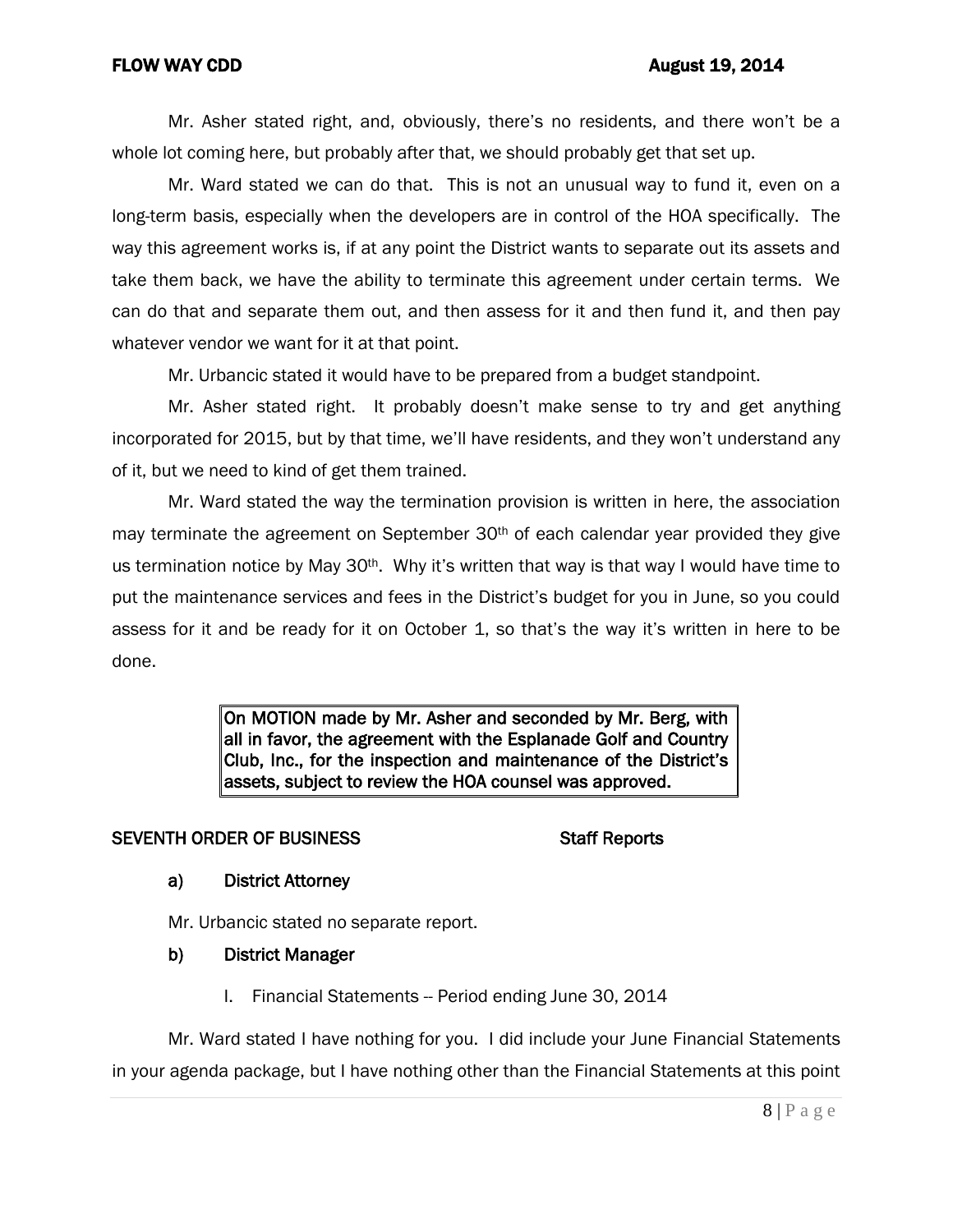## FLOW WAY CDD **August 19, 2014**

for you. The only one thing I'm going to provide to you, at your last meeting, the approved proposed budget for Fiscal Year 2015, I have revised this budget. At that time, if you recall what we did, I didn't know whether we were going to fund it through an agreement with Taylor Morrison, or we were just going to put these assessments on the roll. What we talked about it at that meeting was that we would put the assessments on the roll, so his revised budget, which is the one we'll go to the public hearing with, has the assessments in there for the general fund. If you look on page two, that will give you the proposed assessment rate for next year, which is \$310.78 per unit, and I believe there's 322 units in this phase of development that will be subject that assessment level.

If you look on page five at the bottom on the right side, it will give you the capital assessments for the debt service fund for next year. These are about one half of what the assessment rate will be in 2016, and that is because we have capitalized interest in the bond issue through half of next year, and then this wills start the assessment process for us. You'll see these rates for next year, and then the following year, they will go up to double that, but that was what we had contemplated them to be on the assessment process when we did that a few months ago.

Other than that, there were no changes in the financial numbers at all. It was just to show you the assessment rates for next year for the Fiscal Year 2015 Budget. That's all I have for you.

### c) District Engineer

No report

### EIGHTH ORDER OF BUSINESS Supervisors' Requests

Mr. Ward asked anything from the Board?

Mr. Asher stated no, I'd just like to ask David, if you could get with Jeremy and make sure you help him map out the areas graphically, and that you include it in for the maintenance, and just identify any of these. If it's a dry retention area or the conservation area is clear, the flow way. Again, the tricky part is on the flow way where it the environmental side begin and where does the golf course end, and whose doing that. It sounds nitpicky, but when we get to the maintenance cost of a two-mile flow way with all the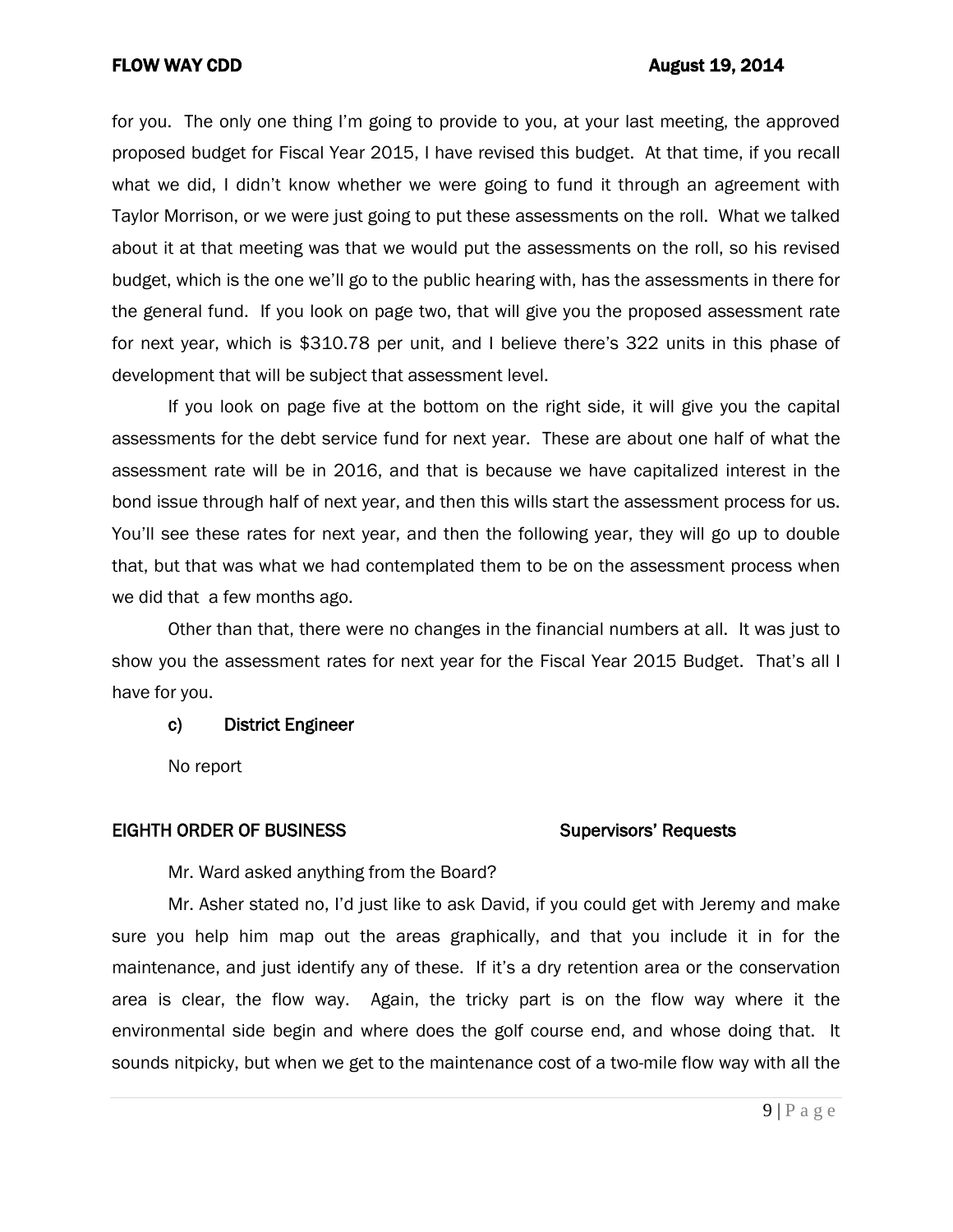### **FLOW WAY CDD**

### **August 19, 2014**

cord grass and the florals and the vegetation we've planted there, it's a big number if you want to split hairs on who's paying for it, that maintenance. So we need to do the best we can to make it the right way up front, and then when there's ever an issue, and when we get residents on the Board and they start nitpicking, we'll be in better shape to defend it.

Mr. Gilkey stated the plat is to fine who each tract was dedicated to, so it would be based on that, the tracts that go to HOA or the CDD.

Mr. Asher stated yes, the tract.

Mr. Gilkey stated but at this point, not all of it has been platted.

Mr. Asher stated all the District tracts and all the water management conservation area areas have. But, again, behind the home, we're going to have the home take care of down to the waterline.

Mr. Gilkey stated it's good to have an exhibit attached, so they don't have to go somewhere else to find it.

Mr. Asher stated so the golf course will take care of their areas, but common areas and conservation areas, there's that gap in there. Again, on a limited basis, it's not a big deal either way, but, if you get people questioning budgets, and why it's so much for this, it could get ugly. Dennis if you remember in Mediterra, no one ever wanted to maintain the lake banks, and you fought over how to make them look nice, and they fluctuated, and we were arguing what we were supposed to do and weren't supposed to do. Who had the legal right to be on there, and I wouldn't do it, because we didn't have an easement on it. Those are the things I want to avoid.

Mr. Ward asked anything else from the Board?

**NINTH ORDER OF BUSINESS** 

### **Adjournment**

On MOTION made by Mr. Asher and seconded by Mr. Berg, with all in favor, the meeting was adjourned at 3:30 p.m.

James P. Ward Secretary

John/Asher, Chairman

 $10$  | Page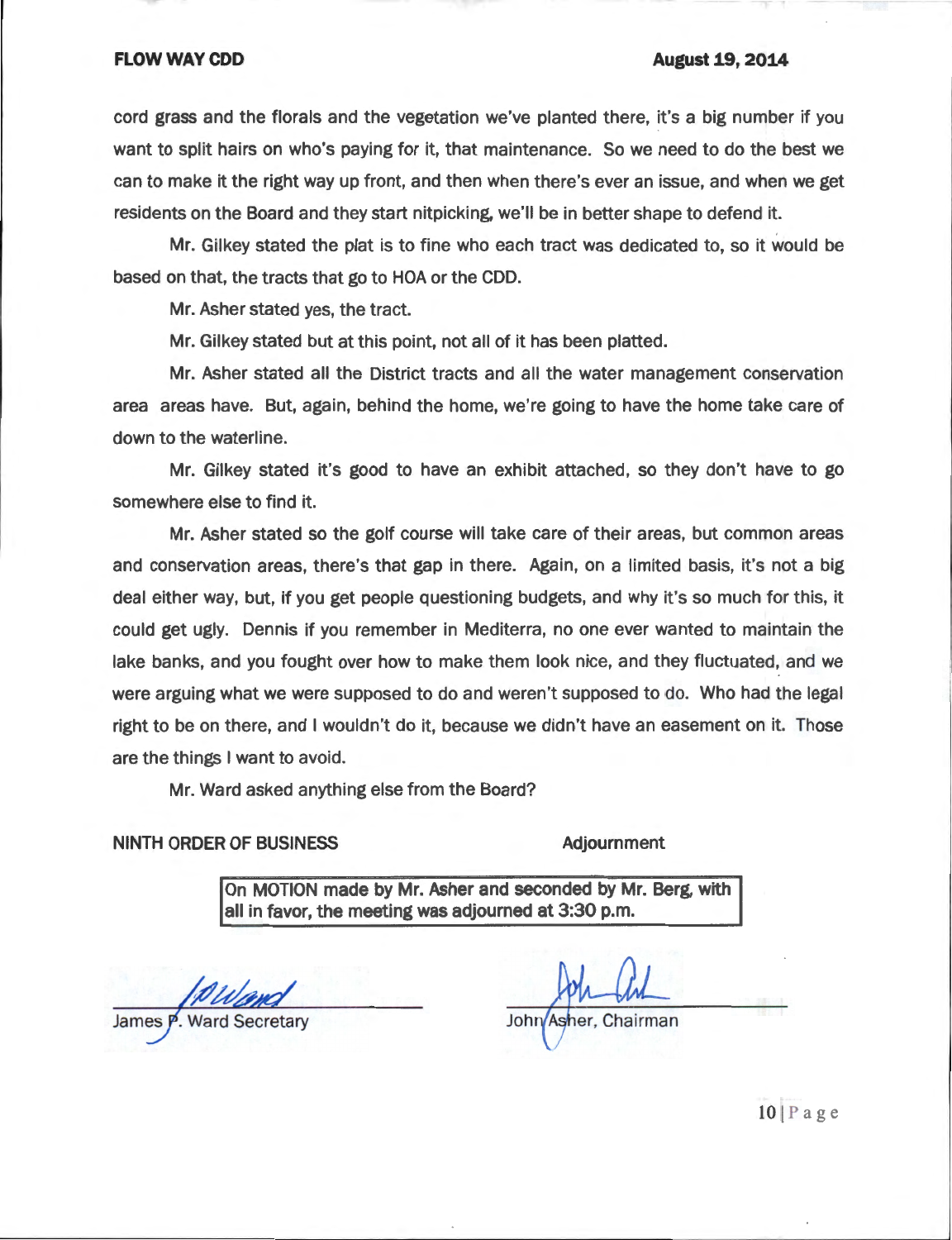# OATH OR AFFIRMATION OF OFFICE

1,  $54$   $\nu$   $\nu$   $\sigma$   $\sim$   $5$   $\nu$   $\sigma$   $\nu$   $\sigma$   $\nu$   $\sigma$   $\nu$   $\sigma$   $\nu$  a citizen of the State of Florida and of the United States of America, and being an officer of the Flow Way Community Development District and a recipient of public funds as such officer, do hereby solemnly swear or affirm that I will support the Constitution of the United States and of the State of Florida, and will faithfully, honestly and impartially discharge the duties devolving upon me as a member of the Board of Supervisors of the Flow Way Community Development District, Collier County, Florida.

Printed Name: SAlvatore

**STATE OF FLORIDA COUNTY OF COLLIER** 

| Sworn to (or affirmed) before me this $\sqrt{9}$ day of $\sqrt{9}$ |  |                                             | , 2014, by |
|--------------------------------------------------------------------|--|---------------------------------------------|------------|
| SALVATORE SIMONETTI                                                |  | whose signature appears hereinabove, who is |            |
| personally known to me or who produced                             |  | as identification.                          |            |

ams P Wand

**NOTARY PUBLIC STATE OF FLORIDA** 

| Print Name:   | JAMES P. WARD                                                             |  |
|---------------|---------------------------------------------------------------------------|--|
| My Commission | $\bigcirc$ $\bigcirc$ Commission # EE 150403<br>Expires February 26, 2016 |  |